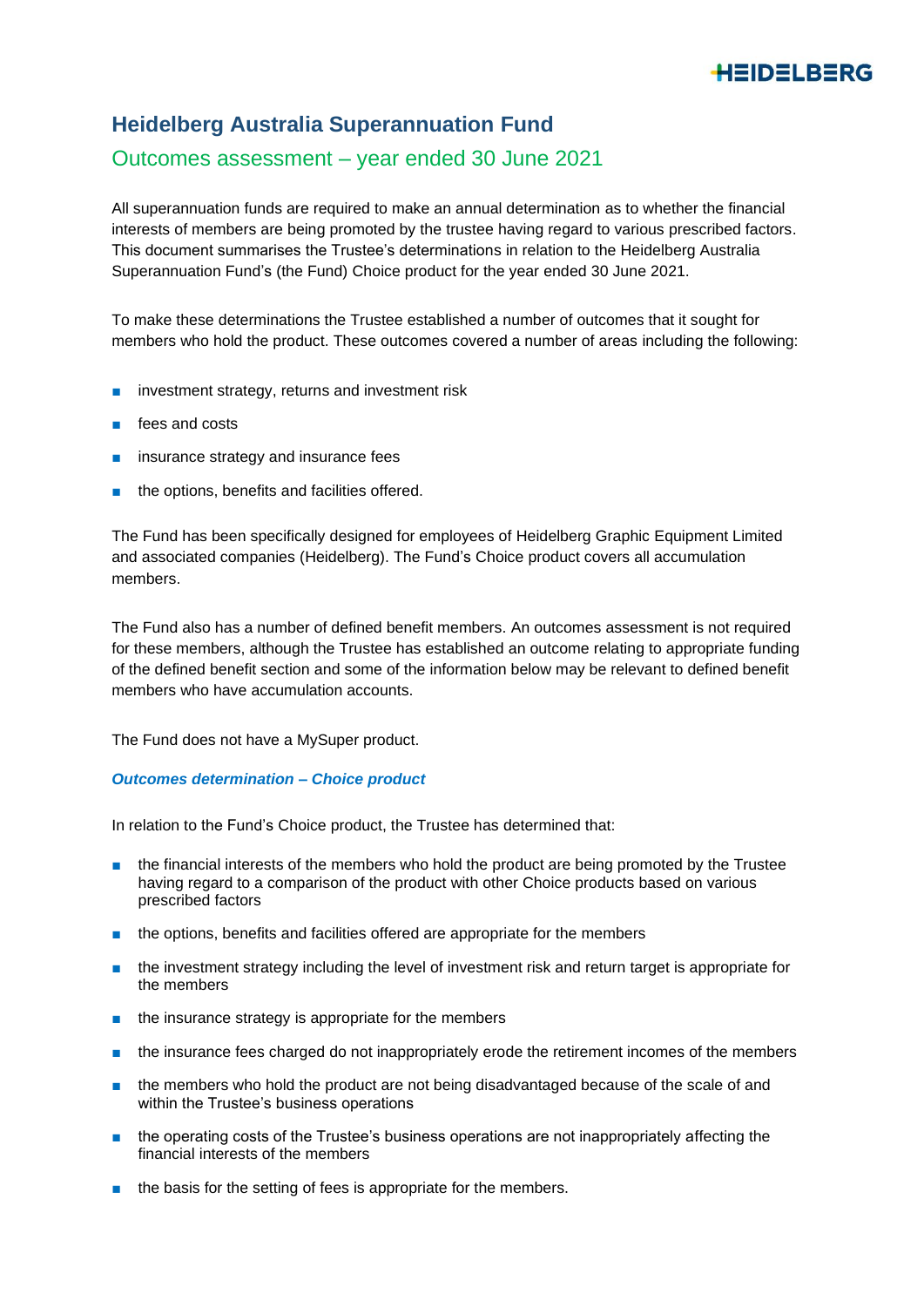

#### *Making the comparisons*

The Trustee compared the Fund's Choice product with a range of other products (called "peer funds"), as listed below. Those products were not limited to any particular size, sector type or profit status. For its investment return comparisons, the Trustee used SuperRatings\* survey data for products with a similar level of investment risk.

| <b>Retail Funds</b>                  | Not for Profit Funds                       |
|--------------------------------------|--------------------------------------------|
| <b>AMP CustomSuper</b>               | AustralianSuper                            |
| <b>BT Lifetime Super</b>             | CareSuper                                  |
| <b>Colonial First State Super</b>    | Equipsuper                                 |
| iQ Super-Saver by Russell            | <b>HostPlus</b>                            |
| <b>Mercer Super Trust</b>            | <b>REST</b>                                |
| <b>MLC Master Key Business Super</b> | Sunsuper (now Australian Retirement Trust) |

*\* Source: SuperRatings Pty Ltd's Survey published on 20 July 2021, www.superratings.com.au. This is not financial product advice, independent professional advice must be obtained before making any financial decisions.*

## Summary of assessments and comparisons

**Important Note** - The information in this publication is general information only and does not take into account the personal *financial situation, objectives or needs of any individual. It is not financial product advice. You should obtain professional advice before making any decisions based on the information in this publication.*

## **Investments**

The Trustee considers the Fund's investment arrangements to be a key factor for achieving retirement outcomes for members. The Trustee focuses on measuring the Fund's investment performance against its agreed objectives for investment returns and levels of investment risk.

The Fund's investment strategy is reviewed at least annually. In the most recent review, conducted in November 2021, the Trustee concluded that the strategic asset allocations for each option are appropriate and the risk and return objectives are expected to be achievable over the longer term.

#### *Investment returns against objectives*

Each of the Fund's diversified investment options has an objective to achieve a return (net of investment fees and tax) that exceeds movements in the Consumer Price Index (CPI) by a specific amount over a designated measurement period; the Cash option's objective is set against an appropriate sector benchmark. These objectives are shown in the table below.

| Investment option         | Investment return objective                       | <b>Measurement period</b> |
|---------------------------|---------------------------------------------------|---------------------------|
| <b>Diversified Shares</b> | $CPI + 4.0\%$ p.a.                                | 7 years                   |
| <b>Growth</b>             | $CPI + 3.0\%$ p.a.                                | 7 years                   |
| <b>Balanced</b>           | $CPI + 2.5%$ p.a.                                 | 5 years                   |
| <b>Capital Stable</b>     | $CPI + 1.5%$ p.a.                                 | 3 years                   |
| Cash                      | Bloomberg AusBond Bank Bill Index (net of<br>tax) | 1 year                    |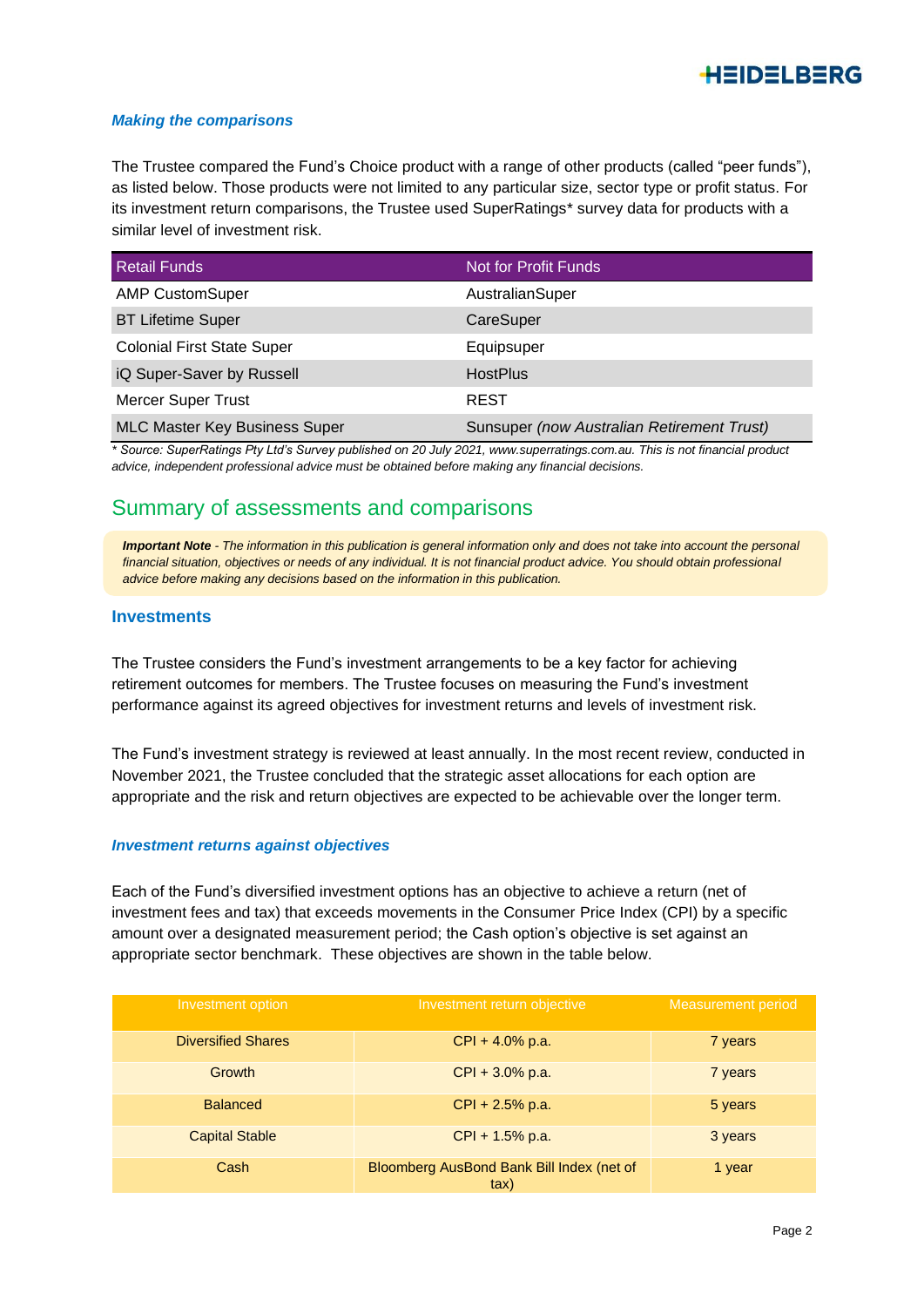

The Trustee assessed the investment performance of the Fund's investment options against these objectives. The results are shown in the chart below.



\* includes investment fees and indirect costs

Note that past performance is not a reliable guide to future performance.

The Fund's objectives were achieved for all options at 30 June 2021.

#### *Investment returns against peers*

The Trustee aims to achieve medium and long-term investment returns, net of investment fees and tax, that are at or above the median return for peer group funds with comparable levels of investment risk.

The 5-year and 10-year net returns for all of the Fund's diversified investment options were above the median returns for peer funds. The Fund's Cash option was slightly below the median return over these time periods. The following table illustrates the performance of the investment options against peer funds over the 10 years ended 30 June 2021:

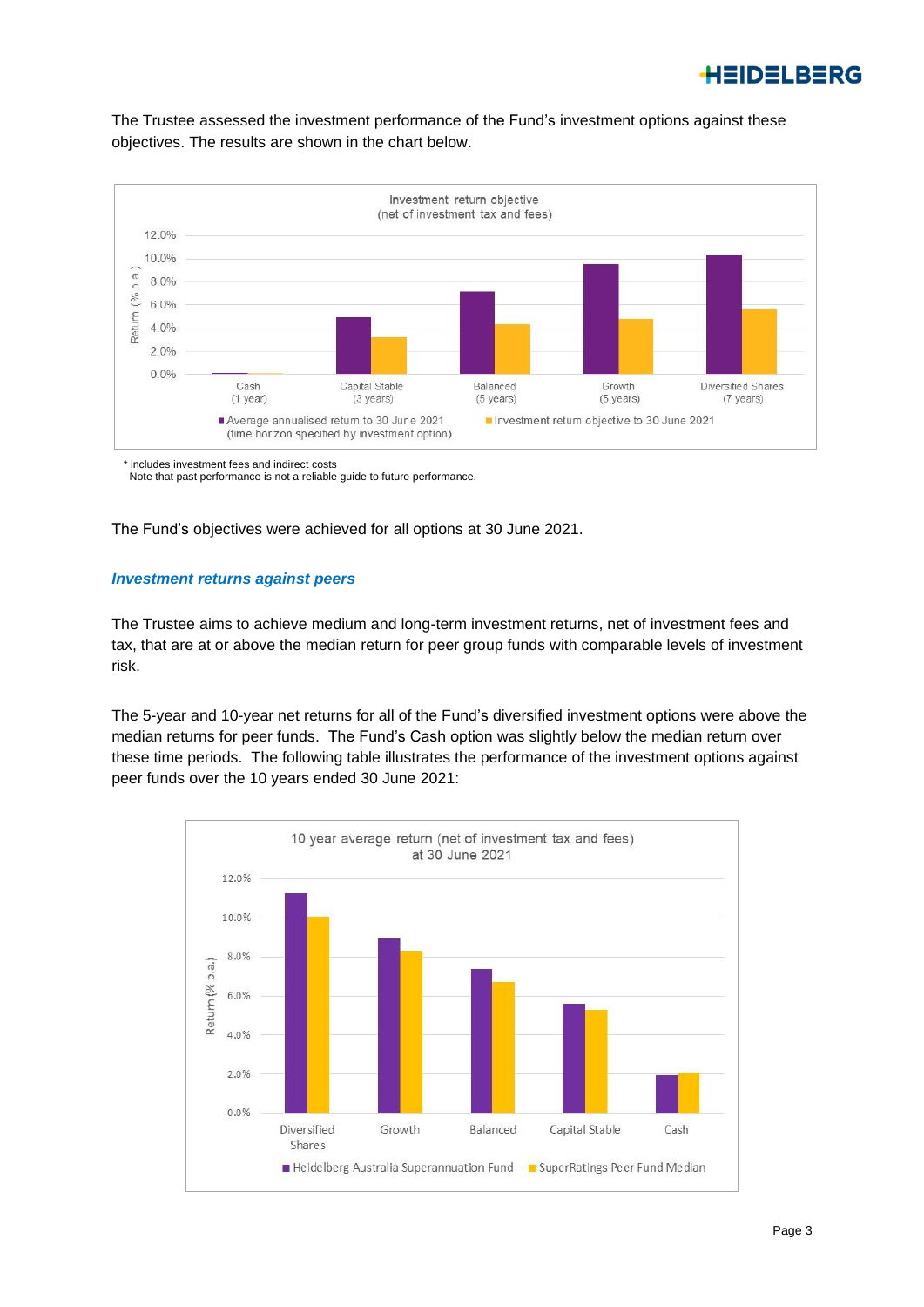

#### *Level of investment risk*

Investment risk is an important consideration when assessing investment performance. Each of the Fund's investment options has a different tolerance limit for negative annual returns. The Trustee has assessed the actual level of investment risk for each investment option by measuring the number of negative annual investment returns over specified time periods. Measured at 30 June 2021, the frequency of negative returns for all options is at or below the risk tolerance limits set by the Trustee as illustrated in the following table:

| <b>Investment Option</b>  | <b>Target Frequency of negative</b><br>annual returns | Number of negative annual<br>returns realised over<br>measurement period | Achieved? |
|---------------------------|-------------------------------------------------------|--------------------------------------------------------------------------|-----------|
| <b>Diversified Shares</b> | 1 year out of every 4 years                           |                                                                          |           |
| Growth                    | 1 year out of every 5 years                           | $\Omega$                                                                 |           |
| <b>Balanced</b>           | 1 year out of every 6 years                           | $\Omega$                                                                 |           |
| <b>Capital Stable</b>     | 1 year out of every 9 years                           | $\Omega$                                                                 |           |
| Cash                      | Nil over each year period                             | $\Omega$                                                                 |           |

## **Fees and Costs**

The Fund's administration fees and insurance fees are paid by the Company as part of its defined benefit funding for all Choice product members who are current employees of the Company. The fees for non-employee members (i.e. Retained members) are charged on a cost-recovery basis. Investment fees and activity fees are deducted from all members' accounts.

The chart below compares the annual investment and administration fees for the Fund's investment options with those of the peer funds. Comparisons are made for Employee members and Retained members and these are based on an account balance of \$50,000.



\* includes investment fees and indirect costs

The chart shows that the Fund's fees compare favourably with peer funds.